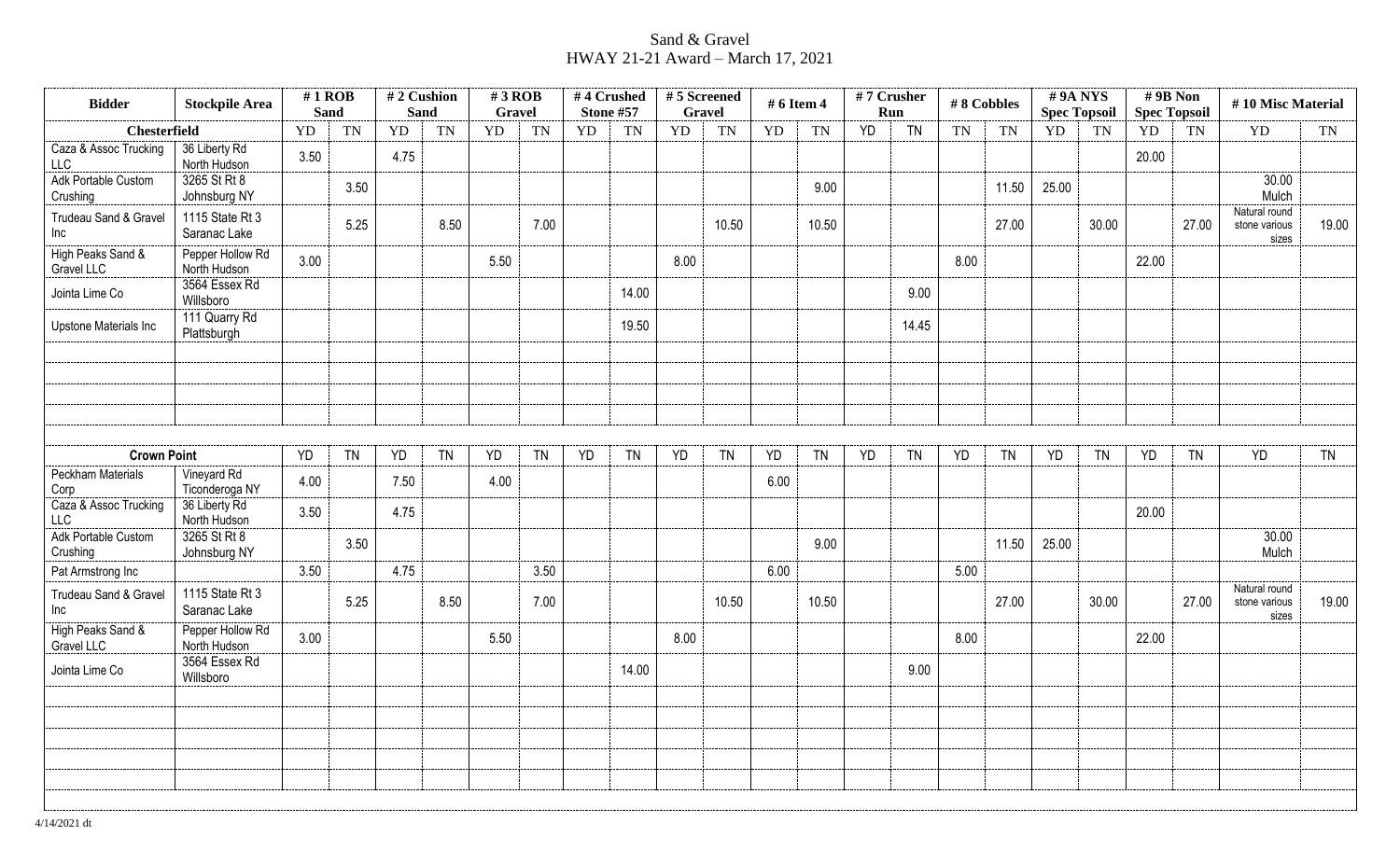| <b>Bidder</b>                       | <b>Stockpile Area</b>            | $#1$ ROB<br><b>Sand</b> |           | #2 Cushion<br><b>Sand</b> |           | $#3$ ROB<br>Gravel |           | #4 Crushed<br><b>Stone #57</b> |           | #5 Screened<br><b>Gravel</b> |           | # 6 Item 4 |           | #7 Crusher<br>Run |           | #8 Cobbles |           | #9A NYS<br><b>Spec Topsoil</b> |           | #9B Non<br><b>Spec Topsoil</b> |           | #10 Misc Material                       |           |
|-------------------------------------|----------------------------------|-------------------------|-----------|---------------------------|-----------|--------------------|-----------|--------------------------------|-----------|------------------------------|-----------|------------|-----------|-------------------|-----------|------------|-----------|--------------------------------|-----------|--------------------------------|-----------|-----------------------------------------|-----------|
| Elizabethtown                       |                                  | <b>YD</b>               | <b>TN</b> | YD                        | <b>TN</b> | <b>YD</b>          | <b>TN</b> | <b>YD</b>                      | <b>TN</b> | <b>YD</b>                    | <b>TN</b> | YD         | <b>TN</b> | <b>YD</b>         | <b>TN</b> | YD         | <b>TN</b> | <b>YD</b>                      | <b>TN</b> | YD                             | TN        | <b>YD</b>                               | <b>TN</b> |
| Caza & Assoc Trucking<br><b>LLC</b> | 36 Liberty Rd<br>North Hudson    | 3.50                    |           | 4.75                      |           |                    |           |                                |           |                              |           |            |           |                   |           |            |           |                                |           | 20.00                          |           |                                         |           |
| Adk Portable Custom<br>Crushing     | 3265 St Rt 8<br>Johnsburg NY     |                         | 3.50      |                           |           |                    |           |                                |           |                              |           |            | 9.00      |                   |           |            | 11.50     | 25.00                          |           |                                |           | 30.00<br>Mulch                          |           |
| John W Sheehan &<br>Sons Inc        | 558 Fox Run Rd<br>Lewis          | 7.50                    |           |                           |           |                    |           |                                |           |                              |           |            |           |                   |           |            |           |                                |           |                                |           |                                         |           |
| John W Sheehan &<br>Sons Inc        | Essex Rd<br>Willsboro            |                         |           |                           |           |                    |           |                                |           |                              |           |            |           |                   |           |            |           |                                |           | 45.00                          |           |                                         |           |
| Trudeau Sand & Gravel<br>Inc        | 1115 State Rt 3<br>Saranac Lake  |                         | 5.25      |                           | 8.50      |                    | 7.00      |                                |           |                              | 10.50     |            | 10.50     |                   |           |            | 27.00     |                                | 30.00     |                                | 27.00     | Natural round<br>stone various<br>sizes | 19.00     |
| High Peaks Sand &<br>Gravel LLC     | Pepper Hollow Rd<br>North Hudson | 3.00                    |           |                           |           | 5.50               |           |                                |           | 8.00                         |           |            |           |                   |           | 8.00       |           |                                |           | 22.00                          |           |                                         |           |
| Jointa Lime Co                      | 3564 Essex Rd<br>Willsboro       |                         |           |                           |           |                    |           |                                | 14.00     |                              |           |            |           |                   | 9.00      |            |           |                                |           |                                |           |                                         |           |
| Upstone Materials Inc               | 111 Quarry Rd<br>Plattsburgh     |                         |           |                           |           |                    |           |                                | 20.00     |                              |           |            |           |                   | 14.45     |            |           |                                |           |                                |           |                                         |           |
|                                     |                                  |                         |           |                           |           |                    |           |                                |           |                              |           |            |           |                   |           |            |           |                                |           |                                |           |                                         |           |
|                                     |                                  |                         |           |                           |           |                    |           |                                |           |                              |           |            |           |                   |           |            |           |                                |           |                                |           |                                         |           |
| <b>Essex</b>                        |                                  | YD                      | <b>TN</b> | YD                        | <b>TN</b> | YD                 | <b>TN</b> | YD                             | TN        | YD                           | <b>TN</b> | YD         | <b>TN</b> | YD                | <b>TN</b> | YD         | <b>TN</b> | YD                             | <b>TN</b> | <b>YD</b>                      | <b>TN</b> | YD                                      | <b>TN</b> |
| Caza & Assoc Trucking<br><b>LLC</b> | 36 Liberty Rd<br>North Hudson    | 3.50                    |           | 4.75                      |           |                    |           |                                |           |                              |           |            |           |                   |           |            |           |                                |           | 20.00                          |           |                                         |           |
| Adk Portable Custom<br>Crushing     | 3265 St Rt 8<br>Johnsburg NY     |                         | 3.50      |                           |           |                    |           |                                |           |                              |           |            | 9.00      |                   |           |            | 11.50     | 25.00                          |           |                                |           | 30.00<br>Mulch                          |           |
| Pat Armstrong Inc                   |                                  | 3.50                    |           | 4.75                      |           |                    | 3.50      |                                |           |                              |           | 6.00       |           |                   |           | 5.00       |           |                                |           |                                |           |                                         |           |
| John W Sheehan &<br>Sons Inc        | 558 Fox Run Rd<br>Lewis          | 7.50                    |           |                           |           |                    |           |                                |           |                              |           |            |           |                   |           |            |           |                                |           |                                |           |                                         |           |
| John W Sheehan &<br>Sons Inc        | Essex Rd<br>Willsboro            |                         |           |                           |           |                    |           |                                |           |                              |           |            |           |                   |           |            |           |                                |           | 45.00                          |           |                                         |           |
| Trudeau Sand & Gravel<br>Inc        | 1115 State Rt 3<br>Saranac Lake  |                         | 5.25      |                           | 8.50      |                    | 7.00      |                                |           |                              | 10.50     |            | 10.50     |                   |           |            | 27.00     |                                | 30.00     |                                | 27.00     | Natural round<br>stone various<br>sizes | 19.00     |
| High Peaks Sand &<br>Gravel LLC     | Pepper Hollow Rd<br>North Hudson | 3.00                    |           |                           |           | 5.50               |           |                                |           | 8.00                         |           |            |           |                   |           | 8.00       |           |                                |           | 22.00                          |           |                                         |           |
| Jointa Lime Co                      | 3564 Essex Rd<br>Willsboro       |                         |           |                           |           |                    |           |                                | 14.00     |                              |           |            |           |                   | 9.00      |            |           |                                |           |                                |           |                                         |           |
| Upstone Materials Inc               | 111 Quarry Rd<br>Plattsburgh     |                         |           |                           |           |                    |           |                                | 21.00     |                              |           |            |           |                   | 15.95     |            |           |                                |           |                                |           |                                         |           |
|                                     |                                  |                         |           |                           |           |                    |           |                                |           |                              |           |            |           |                   |           |            |           |                                |           |                                |           |                                         |           |
|                                     |                                  |                         |           |                           |           |                    |           |                                |           |                              |           |            |           |                   |           |            |           |                                |           |                                |           |                                         |           |
|                                     |                                  |                         |           |                           |           |                    |           |                                |           |                              |           |            |           |                   |           |            |           |                                |           |                                |           |                                         |           |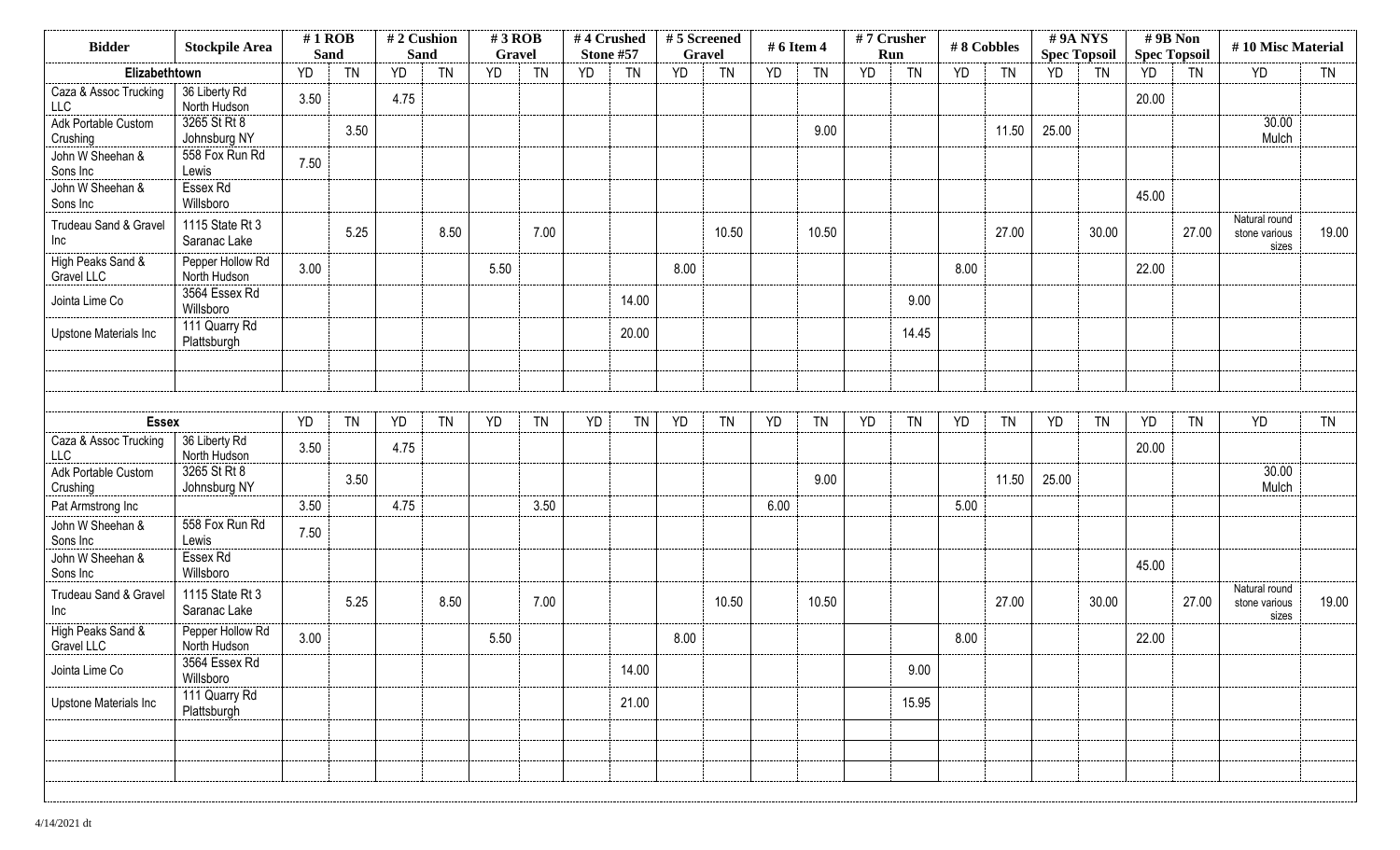| <b>Bidder</b>                       | <b>Stockpile Area</b>            | $#1$ ROB<br><b>Sand</b> |           | <b>Sand</b> | #2 Cushion | $#3$ ROB<br>Gravel |           |           | #4 Crushed<br><b>Stone #57</b> | #5 Screened<br><b>Gravel</b> |           | # 6 Item 4 |           | #7 Crusher<br>Run |           |      | #8 Cobbles | #9A NYS<br><b>Spec Topsoil</b> |           | #9B Non<br><b>Spec Topsoil</b> |           | #10 Misc Material                       |           |
|-------------------------------------|----------------------------------|-------------------------|-----------|-------------|------------|--------------------|-----------|-----------|--------------------------------|------------------------------|-----------|------------|-----------|-------------------|-----------|------|------------|--------------------------------|-----------|--------------------------------|-----------|-----------------------------------------|-----------|
| Jay                                 |                                  | YD                      | <b>TN</b> | YD          | <b>TN</b>  | YD                 | <b>TN</b> | <b>YD</b> | <b>TN</b>                      | YD                           | <b>TN</b> | YD         | <b>TN</b> | <b>YD</b>         | <b>TN</b> | YD   | <b>TN</b>  | YD                             | <b>TN</b> | YD                             | <b>TN</b> | YD                                      | <b>TN</b> |
| Caza & Assoc Trucking<br><b>LLC</b> | 36 Liberty Rd<br>North Hudson    | 3.50                    |           | 4.75        |            |                    |           |           |                                |                              |           |            |           |                   |           |      |            |                                |           | 20.00                          |           |                                         |           |
| Adk Portable Custom<br>Crushing     | 3265 St Rt 8<br>Johnsburg NY     |                         | 3.50      |             |            |                    |           |           |                                |                              |           |            | 9.00      |                   |           |      | 11.50      | 25.00                          |           |                                |           | 30.00<br>Mulch                          |           |
| Trudeau Sand & Gravel<br>Inc        | 1115 State Rt 3<br>Saranac Lake  |                         | 5.25      |             | 8.50       |                    | 7.00      |           |                                |                              | 10.50     |            | 10.50     |                   |           |      | 27.00      |                                | 30.00     |                                | 27.00     | Natural round<br>stone various<br>sizes | 19.00     |
| High Peaks Sand &<br>Gravel LLC     | Pepper Hollow Rd<br>North Hudson | 3.00                    |           |             |            | 5.50               |           |           |                                | 8.00                         |           |            |           |                   |           | 8.00 |            |                                |           | 22.00                          |           |                                         |           |
| Jointa Lime Co                      | 3564 Essex Rd<br>Willsboro       |                         |           |             |            |                    |           |           | 14.00                          |                              |           |            |           |                   | 9.00      |      |            |                                |           |                                |           |                                         |           |
| Upstone Materials Inc               | 111 Quarry Rd<br>Plattsburgh     |                         |           |             |            |                    |           |           | 21.00                          |                              |           |            |           |                   | 15.95     |      |            |                                |           |                                |           |                                         |           |
|                                     |                                  |                         |           |             |            |                    |           |           |                                |                              |           |            |           |                   |           |      |            |                                |           |                                |           |                                         |           |
|                                     |                                  |                         |           |             |            |                    |           |           |                                |                              |           |            |           |                   |           |      |            |                                |           |                                |           |                                         |           |
|                                     |                                  |                         |           |             |            |                    |           |           |                                |                              |           |            |           |                   |           |      |            |                                |           |                                |           |                                         |           |
| Keene                               |                                  | YD                      | <b>TN</b> | YD          | <b>TN</b>  | YD                 | <b>TN</b> | <b>YD</b> | <b>TN</b>                      | YD                           | <b>TN</b> | YD         | <b>TN</b> | YD                | <b>TN</b> | YD   | <b>TN</b>  | YD                             | <b>TN</b> | <b>YD</b>                      | <b>TN</b> | YD                                      | <b>TN</b> |
| Caza & Assoc Trucking<br>LLC        | 36 Liberty Rd<br>North Hudson    | 3.50                    |           | 4.75        |            |                    |           |           |                                |                              |           |            |           |                   |           |      |            |                                |           | 20.00                          |           |                                         |           |
| Adk Portable Custom<br>Crushing     | 3265 St Rt 8<br>Johnsburg NY     |                         | 3.50      |             |            |                    |           |           |                                |                              |           |            | 9.00      |                   |           |      | 11.50      | 25.00                          |           |                                |           | 30.00<br>Mulch                          |           |
| John W Sheehan &<br>Sons Inc        | 558 Fox Run Rd<br>Lewis          | 7.50                    |           |             |            |                    |           |           |                                |                              |           |            |           |                   |           |      |            |                                |           |                                |           |                                         |           |
| John W Sheehan &<br>Sons Inc        | Essex Rd<br>Willsboro            |                         |           |             |            |                    |           |           |                                |                              |           |            |           |                   |           |      |            |                                |           | 45.00                          |           |                                         |           |
| Trudeau Sand & Gravel<br>Inc        | 1115 State Rt 3<br>Saranac Lake  |                         | 5.25      |             | 8.50       |                    | 7.00      |           |                                |                              | 10.50     |            | 10.50     |                   |           |      | 27.00      |                                | 30.00     |                                | 27.00     | Natural round<br>stone various<br>sizes | 19.00     |
| High Peaks Sand &<br>Gravel LLC     | Pepper Hollow Rd<br>North Hudson | 3.00                    |           |             |            | 5.50               |           |           |                                | 8.00                         |           |            |           |                   |           | 8.00 |            |                                |           | 22.00                          |           |                                         |           |
| Jointa Lime Co                      | 3564 Essex Rd<br>Willsboro       |                         |           |             |            |                    |           |           | 14.00                          |                              |           |            |           |                   | 9.00      |      |            |                                |           |                                |           |                                         |           |
| Upstone Materials Inc               | 111 Quarry Rd<br>Plattsburgh     |                         |           |             |            |                    |           |           | 23.00                          |                              |           |            |           |                   | 17.95     |      |            |                                |           |                                |           |                                         |           |
|                                     |                                  |                         |           |             |            |                    |           |           |                                |                              |           |            |           |                   |           |      |            |                                |           |                                |           |                                         |           |
|                                     |                                  |                         |           |             |            |                    |           |           |                                |                              |           |            |           |                   |           |      |            |                                |           |                                |           |                                         |           |
|                                     |                                  |                         |           |             |            |                    |           |           |                                |                              |           |            |           |                   |           |      |            |                                |           |                                |           |                                         |           |
|                                     |                                  |                         |           |             |            |                    |           |           |                                |                              |           |            |           |                   |           |      |            |                                |           |                                |           |                                         |           |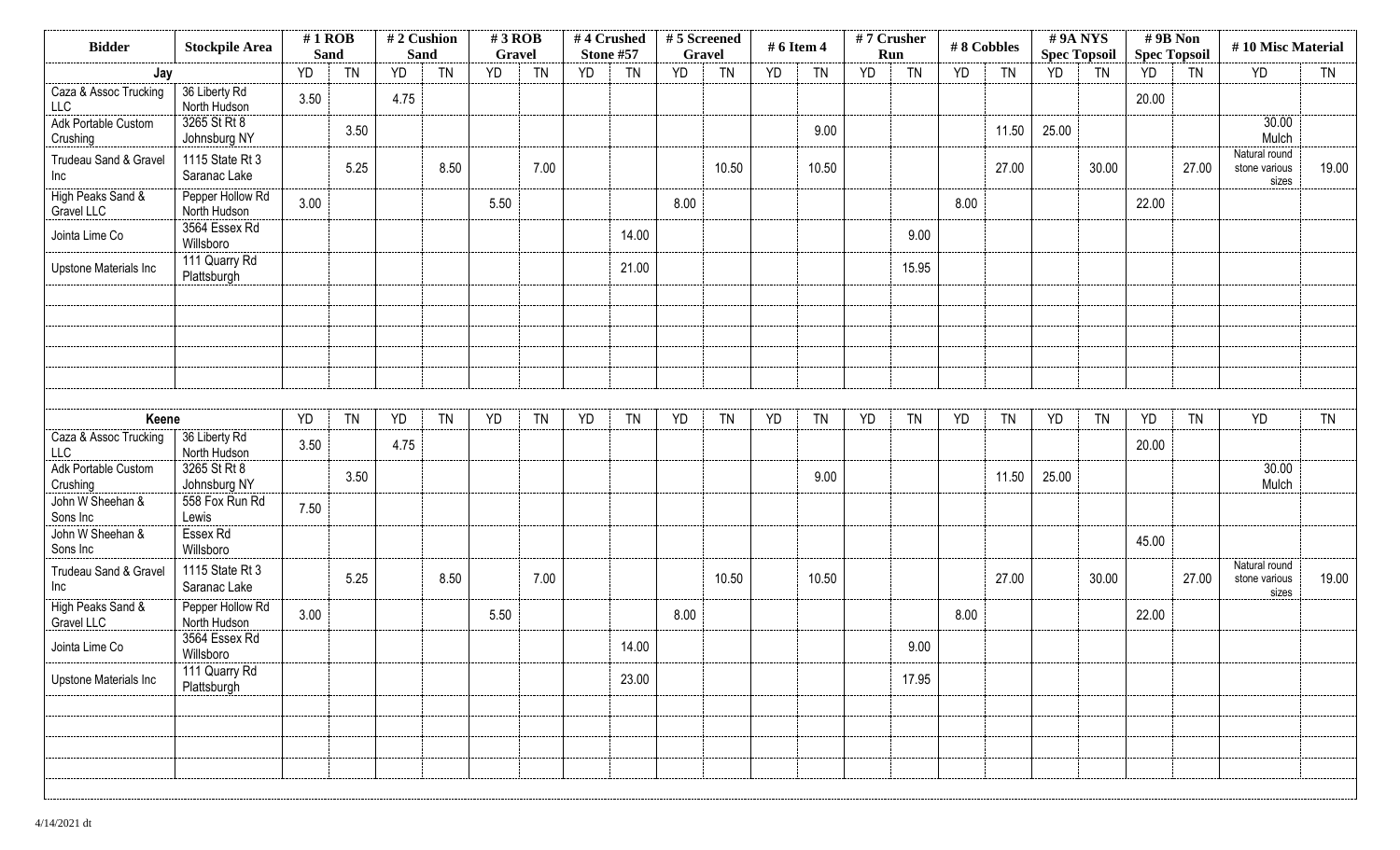| <b>Bidder</b>                       | <b>Stockpile Area</b>            | $#1$ ROB    |           | #2 Cushion |           | $#3$ ROB |           |           | #4 Crushed | #5 Screened   |           | # 6 Item 4 |           | #7 Crusher |           |      | #8 Cobbles |       | #9A NYS             | #9B Non   |                     | #10 Misc Material                       |           |
|-------------------------------------|----------------------------------|-------------|-----------|------------|-----------|----------|-----------|-----------|------------|---------------|-----------|------------|-----------|------------|-----------|------|------------|-------|---------------------|-----------|---------------------|-----------------------------------------|-----------|
|                                     |                                  | <b>Sand</b> |           | Sand       |           | Gravel   |           |           | Stone #57  | <b>Gravel</b> |           |            |           |            | Run       |      |            |       | <b>Spec Topsoil</b> |           | <b>Spec Topsoil</b> |                                         |           |
| Lewis                               |                                  | YD          | <b>TN</b> | YD         | <b>TN</b> | YD       | <b>TN</b> | <b>YD</b> | <b>TN</b>  | <b>YD</b>     | <b>TN</b> | <b>YD</b>  | <b>TN</b> | <b>YD</b>  | <b>TN</b> | YD   | <b>TN</b>  | YD    | <b>TN</b>           | <b>YD</b> | <b>TN</b>           | YD                                      | <b>TN</b> |
| Caza & Assoc Trucking<br><b>LLC</b> | 36 Liberty Rd<br>North Hudson    | 3.50        |           | 4.75       |           |          |           |           |            |               |           |            |           |            |           |      |            |       |                     | 20.00     |                     |                                         |           |
| Adk Portable Custom<br>Crushing     | 3265 St Rt 8<br>Johnsburg NY     |             | 3.50      |            |           |          |           |           |            |               |           |            | 9.00      |            |           |      | 11.50      | 25.00 |                     |           |                     | 30.00<br>Mulch                          |           |
| John W Sheehan &<br>Sons Inc        | 558 Fox Run Rd<br>Lewis          | 7.50        |           |            |           |          |           |           |            |               |           |            |           |            |           |      |            |       |                     |           |                     |                                         |           |
| John W Sheehan &<br>Sons Inc        | Essex Rd<br>Willsboro            |             |           |            |           |          |           |           |            |               |           |            |           |            |           |      |            |       |                     | 45.00     |                     |                                         |           |
| Trudeau Sand & Gravel<br>Inc        | 1115 State Rt 3<br>Saranac Lake  |             | 5.25      |            | 8.50      |          | 7.00      |           |            |               | 10.50     |            | 10.50     |            |           |      | 27.00      |       | 30.00               |           | 27.00               | Natural round<br>stone various<br>sizes | 19.00     |
| High Peaks Sand &<br>Gravel LLC     | Pepper Hollow Rd<br>North Hudson | 3.00        |           |            |           | 5.50     |           |           |            | 8.00          |           |            |           |            |           | 8.00 |            |       |                     | 22.00     |                     |                                         |           |
| Jointa Lime Co                      | 3564 Essex Rd<br>Willsboro       |             |           |            |           |          |           |           | 14.00      |               |           |            |           |            | 9.00      |      |            |       |                     |           |                     |                                         |           |
| Upstone Materials Inc               | 111 Quarry Rd<br>Plattsburgh     |             |           |            |           |          |           |           | 20.00      |               |           |            |           |            | 14.95     |      |            |       |                     |           |                     |                                         |           |
| Minerva                             |                                  | YD          | <b>TN</b> | YD         | <b>TN</b> | YD       | <b>TN</b> | <b>YD</b> | <b>TN</b>  | YD            | <b>TN</b> | <b>YD</b>  | <b>TN</b> | <b>YD</b>  | <b>TN</b> | YD   | <b>TN</b>  | YD    | <b>TN</b>           | <b>YD</b> | <b>TN</b>           | <b>YD</b>                               | <b>TN</b> |
| Caza & Assoc Trucking<br>LLC        | 36 Liberty Rd<br>North Hudson    | 3.50        |           | 4.75       |           |          |           |           |            |               |           |            |           |            |           |      |            |       |                     | 20.00     |                     |                                         |           |
| Adk Portable Custom<br>Crushing     | 3265 St Rt 8<br>Johnsburg NY     |             | 3.50      |            |           |          |           |           |            |               |           |            | 9.00      |            |           |      | 11.50      | 25.00 |                     |           |                     | 30.00<br>Mulch                          |           |
| Trudeau Sand & Gravel<br>Inc        | 1115 State Rt 3<br>Saranac Lake  |             | 5.25      |            | 8.50      |          | 7.00      |           |            |               | 10.50     |            | 10.50     |            |           |      | 27.00      |       | 30.00               |           | 27.00               | Natural round<br>stone various<br>sizes | 19.00     |
| High Peaks Sand &<br>Gravel LLC     | Pepper Hollow Rd<br>North Hudson | 3.00        |           |            |           | 5.50     |           |           |            | 8.00          |           |            |           |            |           | 8.00 |            |       |                     | 22.00     |                     |                                         |           |
| Jointa Lime Co                      | 3564 Essex Rd<br>Willsboro       |             |           |            |           |          |           |           | 14.00      |               |           |            |           |            | 9.00      |      |            |       |                     |           |                     |                                         |           |
| <b>Moriah</b>                       |                                  | YD          | <b>TN</b> | YD         | <b>TN</b> | YD       | <b>TN</b> | YD        | <b>TN</b>  |               | <b>TN</b> | YD         | <b>TN</b> | YD         | <b>TN</b> | YD   | <b>TN</b>  | YD    |                     |           | <b>TN</b>           | <b>YD</b>                               | <b>TN</b> |
| Peckham Materials                   | Vineyard Rd                      |             |           |            |           |          |           |           |            | YD            |           |            |           |            |           |      |            |       | <b>TN</b>           | YD        |                     |                                         |           |
| Corp                                | Ticonderoga NY                   | 4.00        |           | 7.50       |           | 4.00     |           |           |            |               |           | 6.00       |           |            |           |      |            |       |                     |           |                     |                                         |           |
| Caza & Assoc Trucking<br><b>LLC</b> | 36 Liberty Rd<br>North Hudson    | 3.50        |           | 4.75       |           |          |           |           |            |               |           |            |           |            |           |      |            |       |                     | 20.00     |                     |                                         |           |
| Adk Portable Custom<br>Crushing     | 3265 St Rt 8<br>Johnsburg NY     |             | 3.50      |            |           |          |           |           |            |               |           |            | 9.00      |            |           |      | 11.50      | 25.00 |                     |           |                     | 30.00<br>Mulch                          |           |
| Pat Armstrong Inc                   |                                  | 3.50        |           | 4.75       |           |          | 3.50      |           |            |               |           | 6.00       |           |            |           | 5.00 |            |       |                     |           |                     |                                         |           |
| Trudeau Sand & Gravel<br>Inc        | 1115 State Rt 3<br>Saranac Lake  |             | 5.25      |            | 8.50      |          | 7.00      |           |            |               | 10.50     |            | 10.50     |            |           |      | 27.00      |       | 30.00               |           | 27.00               | Natural round<br>stone various<br>sizes | 19.00     |
| High Peaks Sand &<br>Gravel LLC     | Pepper Hollow Rd<br>North Hudson | 3.00        |           |            |           | 5.50     |           |           |            | 8.00          |           |            |           |            |           | 8.00 |            |       |                     | 22.00     |                     |                                         |           |
| Jointa Lime Co                      | 3564 Essex Rd<br>Willsboro       |             |           |            |           |          |           |           | 14.00      |               |           |            |           |            | 9.00      |      |            |       |                     |           |                     |                                         |           |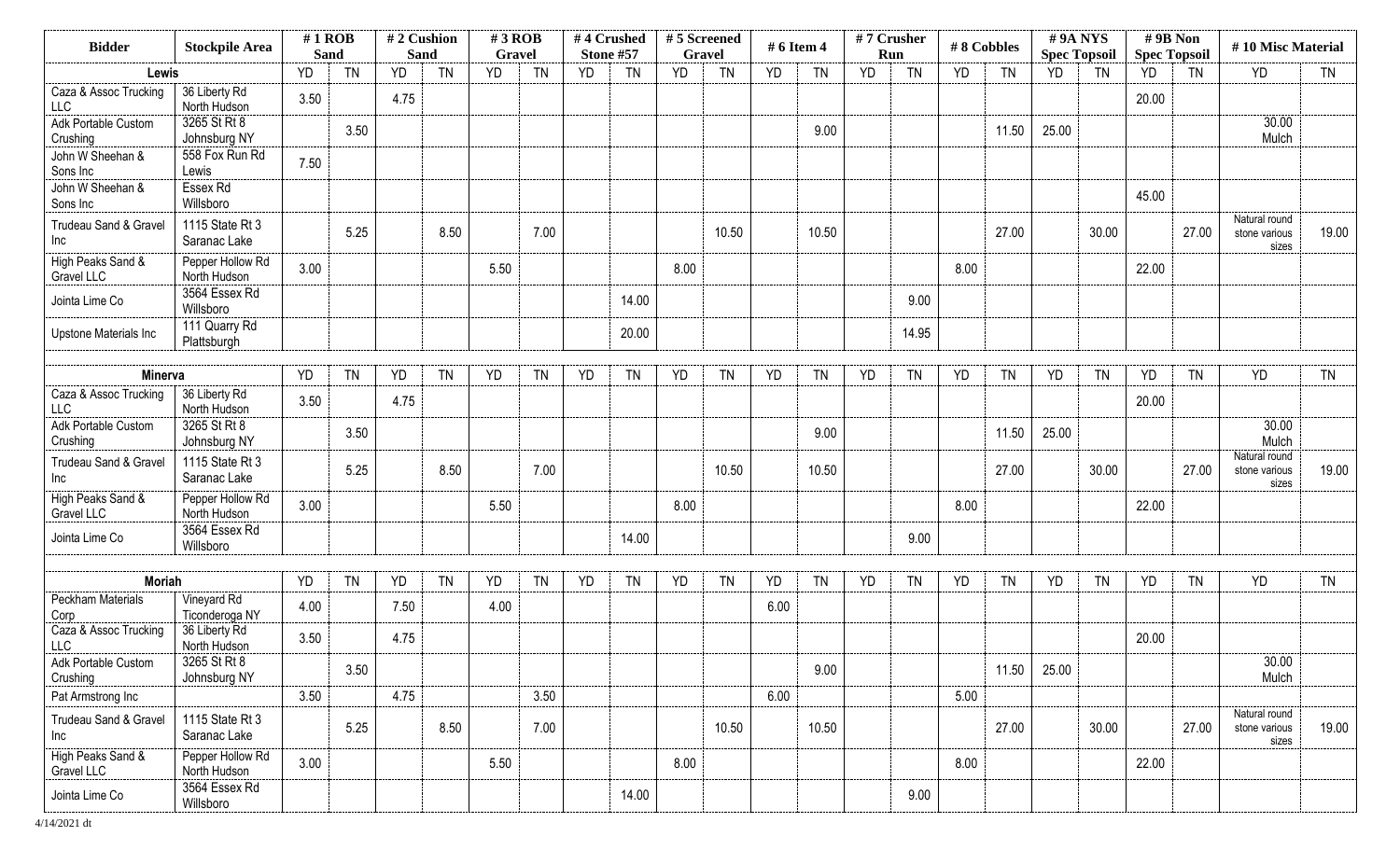| <b>Bidder</b>                       | <b>Stockpile Area</b>            | $#1$ ROB<br><b>Sand</b> |           | #2 Cushion<br>Sand |           | $#3$ ROB<br>Gravel |           |           | #4 Crushed<br>Stone #57 | #5 Screened<br>Gravel |           | # 6 Item 4 |           |           | #7 Crusher<br>Run | #8 Cobbles |           | #9A NYS<br><b>Spec Topsoil</b> |           | #9B Non   | <b>Spec Topsoil</b> | #10 Misc Material                       |           |
|-------------------------------------|----------------------------------|-------------------------|-----------|--------------------|-----------|--------------------|-----------|-----------|-------------------------|-----------------------|-----------|------------|-----------|-----------|-------------------|------------|-----------|--------------------------------|-----------|-----------|---------------------|-----------------------------------------|-----------|
| Newcomb                             |                                  | YD                      | <b>TN</b> | YD                 | <b>TN</b> | YD                 | <b>TN</b> | <b>YD</b> | <b>TN</b>               | <b>YD</b>             | <b>TN</b> | <b>YD</b>  | <b>TN</b> | <b>YD</b> | <b>TN</b>         | YD         | <b>TN</b> | <b>YD</b>                      | <b>TN</b> | <b>YD</b> | <b>TN</b>           | YD                                      | <b>TN</b> |
| Caza & Assoc Trucking<br><b>LLC</b> | 36 Liberty Rd<br>North Hudson    | 3.50                    |           | 4.75               |           |                    |           |           |                         |                       |           |            |           |           |                   |            |           |                                |           | 20.00     |                     |                                         |           |
| Adk Portable Custom<br>Crushing     | 3265 St Rt 8<br>Johnsburg NY     |                         | 3.50      |                    |           |                    |           |           |                         |                       |           |            | 9.00      |           |                   |            | 11.50     | 25.00                          |           |           |                     | 30.00<br>Mulch                          |           |
| Pat Armstrong Inc                   |                                  | 3.50                    |           | 4.75               |           |                    | 3.50      |           |                         |                       |           | 6.00       |           |           |                   | 5.00       |           |                                |           |           |                     |                                         |           |
| Trudeau Sand & Gravel<br>Inc        | 1115 State Rt 3<br>Saranac Lake  |                         | 5.25      |                    | 8.50      |                    | 7.00      |           |                         |                       | 10.50     |            | 10.50     |           |                   |            | 27.00     |                                | 30.00     |           | 27.00               | Natural round<br>stone various<br>sizes | 19.00     |
| High Peaks Sand &<br>Gravel LLC     | Pepper Hollow Rd<br>North Hudson | 3.00                    |           |                    |           | 5.50               |           |           |                         | 8.00                  |           |            |           |           |                   | 8.00       |           |                                |           | 22.00     |                     |                                         |           |
| Jointa Lime Co                      | 3564 Essex Rd<br>Willsboro       |                         |           |                    |           |                    |           |           | 14.00                   |                       |           |            |           |           | 9.00              |            |           |                                |           |           |                     |                                         |           |
|                                     |                                  |                         |           |                    |           |                    |           |           |                         |                       |           |            |           |           |                   |            |           |                                |           |           |                     |                                         |           |
| <b>North Elba</b>                   |                                  | YD                      | <b>TN</b> | YD                 | <b>TN</b> | YD                 | <b>TN</b> | YD        | <b>TN</b>               | YD                    | <b>TN</b> | <b>YD</b>  | <b>TN</b> | <b>YD</b> | <b>TN</b>         | YD         | TN        | YD                             | <b>TN</b> | <b>YD</b> | <b>TN</b>           | <b>YD</b>                               | <b>TN</b> |
| Caza & Assoc Trucking<br><b>LLC</b> | 36 Liberty Rd<br>North Hudson    | 3.50                    |           | 4.75               |           |                    |           |           |                         |                       |           |            |           |           |                   |            |           |                                |           | 20.00     |                     |                                         |           |
| Adk Portable Custom<br>Crushing     | 3265 St Rt 8<br>Johnsburg NY     |                         | 3.50      |                    |           |                    |           |           |                         |                       |           |            | 9.00      |           |                   |            | 11.50     | 25.00                          |           |           |                     | 30.00<br>Mulch                          |           |
| Trudeau Sand & Gravel<br>Inc        | 1115 State Rt 3<br>Saranac Lake  |                         | 5.25      |                    | 8.50      |                    | 7.00      |           |                         |                       | 10.50     |            | 10.50     |           |                   |            | 27.00     |                                | 30.00     |           | 27.00               | Natural round<br>stone various<br>sizes | 19.00     |
| High Peaks Sand &<br>Gravel LLC     | Pepper Hollow Rd<br>North Hudson | 3.00                    |           |                    |           | 5.50               |           |           |                         | 8.00                  |           |            |           |           |                   | 8.00       |           |                                |           | 22.00     |                     |                                         |           |
| Jointa Lime Co                      | 3564 Essex Rd<br>Willsboro       |                         |           |                    |           |                    |           |           | 14.00                   |                       |           |            |           |           | 9.00              |            |           |                                |           |           |                     |                                         |           |
| Upstone Materials Inc               | 909 Rte 3<br>Saranac Lake        |                         |           |                    |           |                    |           |           | 20.65                   |                       |           |            |           |           | 16.50             |            |           |                                |           |           |                     |                                         |           |
|                                     |                                  |                         |           |                    |           |                    |           |           |                         |                       |           |            |           |           |                   |            |           |                                |           |           |                     |                                         |           |
| <b>North Hudson</b>                 |                                  | YD                      | <b>TN</b> | YD                 | <b>TN</b> | YD                 | <b>TN</b> | YD        | <b>TN</b>               | YD                    | <b>TN</b> | YD         | <b>TN</b> | YD        | <b>TN</b>         | YD         | <b>TN</b> | YD                             | <b>TN</b> | YD        | <b>TN</b>           | <b>YD</b>                               | <b>TN</b> |
| Caza & Assoc Trucking<br><b>LLC</b> | 36 Liberty Rd<br>North Hudson    | 3.50                    |           | 4.75               |           |                    |           |           |                         |                       |           |            |           |           |                   |            |           |                                |           | 20.00     |                     |                                         |           |
| Adk Portable Custom<br>Crushing     | 3265 St Rt 8<br>Johnsburg NY     |                         | 3.50      |                    |           |                    |           |           |                         |                       |           |            | 9.00      |           |                   |            | 11.50     | 25.00                          |           |           |                     | 30.00<br>Mulch                          |           |
| Pat Armstrong Inc                   |                                  | 3.50                    |           | 4.75               |           |                    | 3.50      |           |                         |                       |           | 6.00       |           |           |                   | 5.00       |           |                                |           |           |                     |                                         |           |
| Trudeau Sand & Gravel<br>Inc        | 1115 State Rt 3<br>Saranac Lake  |                         | 5.25      |                    | 8.50      |                    | 7.00      |           |                         |                       | 10.50     |            | 10.50     |           |                   |            | 27.00     |                                | 30.00     |           | 27.00               | Natural round<br>stone various<br>sizes | 19.00     |
| High Peaks Sand &<br>Gravel LLC     | Pepper Hollow Rd<br>North Hudson | 3.00                    |           |                    |           | 5.50               |           |           |                         | 8.00                  |           |            |           |           |                   | 8.00       |           |                                |           | 22.00     |                     |                                         |           |
| Jointa Lime Co                      | 3564 Essex Rd<br>Willsboro       |                         |           |                    |           |                    |           |           | 14.00                   |                       |           |            |           |           | 9.00              |            |           |                                |           |           |                     |                                         |           |
|                                     |                                  |                         |           |                    |           |                    |           |           |                         |                       |           |            |           |           |                   |            |           |                                |           |           |                     |                                         |           |
|                                     |                                  |                         |           |                    |           |                    |           |           |                         |                       |           |            |           |           |                   |            |           |                                |           |           |                     |                                         |           |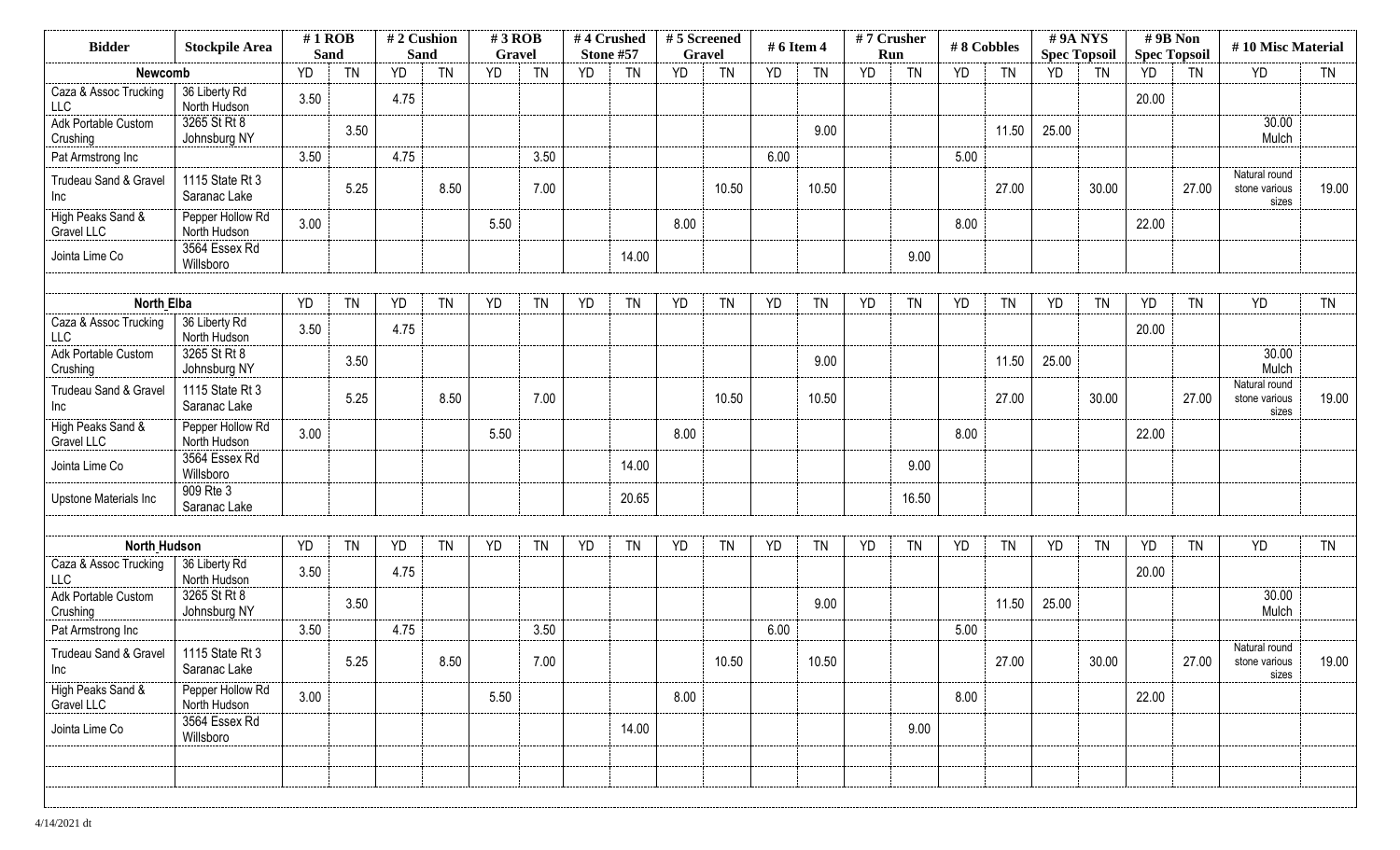| <b>Bidder</b>                       | <b>Stockpile Area</b>            | $#1$ ROB<br><b>Sand</b> |           | #2 Cushion<br>Sand |           | $#3$ ROB<br>Gravel |           |           | #4 Crushed<br>Stone #57 | #5 Screened<br>Gravel |           | # 6 Item 4 |           | #7 Crusher | Run       |           | #8 Cobbles | #9A NYS<br><b>Spec Topsoil</b> |           | #9B Non<br><b>Spec Topsoil</b> |           | #10 Misc Material                       |           |
|-------------------------------------|----------------------------------|-------------------------|-----------|--------------------|-----------|--------------------|-----------|-----------|-------------------------|-----------------------|-----------|------------|-----------|------------|-----------|-----------|------------|--------------------------------|-----------|--------------------------------|-----------|-----------------------------------------|-----------|
| Schroon                             |                                  | YD                      | <b>TN</b> | YD                 | <b>TN</b> | YD                 | <b>TN</b> | <b>YD</b> | <b>TN</b>               | <b>YD</b>             | <b>TN</b> | <b>YD</b>  | <b>TN</b> | <b>YD</b>  | <b>TN</b> | <b>YD</b> | <b>TN</b>  | <b>YD</b>                      | <b>TN</b> | YD                             | <b>TN</b> | <b>YD</b>                               | <b>TN</b> |
| Peckham Materials<br>Corp           | Vineyard Rd<br>Ticonderoga NY    | 4.00                    |           | 7.50               |           | 4.00               |           |           |                         |                       |           | 6.00       |           |            |           |           |            |                                |           |                                |           |                                         |           |
| Caza & Assoc Trucking<br><b>LLC</b> | 36 Liberty Rd<br>North Hudson    | 3.50                    |           | 4.75               |           |                    |           |           |                         |                       |           |            |           |            |           |           |            |                                |           | 20.00                          |           |                                         |           |
| Adk Portable Custom<br>Crushing     | 3265 St Rt 8<br>Johnsburg NY     |                         | 3.50      |                    |           |                    |           |           |                         |                       |           |            | 9.00      |            |           |           | 11.50      | 25.00                          |           |                                |           | 30.00<br>Mulch                          |           |
| Pat Armstrong Inc                   |                                  | 3.50                    |           | 4.75               |           |                    | 3.50      |           |                         |                       |           | 6.00       |           |            |           | 5.00      |            |                                |           |                                |           |                                         |           |
| Trudeau Sand & Gravel<br>Inc        | 1115 State Rt 3<br>Saranac Lake  |                         | 5.25      |                    | 8.50      |                    | 7.00      |           |                         |                       | 10.50     |            | 10.50     |            |           |           | 27.00      |                                | 30.00     |                                | 27.00     | Natural round<br>stone various<br>sizes | 19.00     |
| High Peaks Sand &<br>Gravel LLC     | Pepper Hollow Rd<br>North Hudson | 3.00                    |           |                    |           | 5.50               |           |           |                         | 8.00                  |           |            |           |            |           | 8.00      |            |                                |           | 22.00                          |           |                                         |           |
| Jointa Lime Co                      | 3564 Essex Rd<br>Willsboro       |                         |           |                    |           |                    |           |           | 14.00                   |                       |           |            |           |            | 9.00      |           |            |                                |           |                                |           |                                         |           |
|                                     |                                  |                         |           |                    |           |                    |           |           |                         |                       |           |            |           |            |           |           |            |                                |           |                                |           |                                         |           |
| <b>St Armand</b>                    |                                  | YD                      | <b>TN</b> | YD                 | <b>TN</b> | <b>YD</b>          | <b>TN</b> | <b>YD</b> | <b>TN</b>               | YD                    | <b>TN</b> | YD         | <b>TN</b> | <b>YD</b>  | <b>TN</b> | YD        | TN         | YD                             | <b>TN</b> | YD                             | <b>TN</b> | <b>YD</b>                               | <b>TN</b> |
| Caza & Assoc Trucking<br><b>LLC</b> | 36 Liberty Rd<br>North Hudson    | 3.50                    |           | 4.75               |           |                    |           |           |                         |                       |           |            |           |            |           |           |            |                                |           | 20.00                          |           |                                         |           |
| Adk Portable Custom<br>Crushing     | 3265 St Rt 8<br>Johnsburg NY     |                         | 3.50      |                    |           |                    |           |           |                         |                       |           |            | 9.00      |            |           |           | 11.50      | 25.00                          |           |                                |           | 30.00<br>Mulch                          |           |
| Trudeau Sand & Gravel<br>Inc        | 1115 State Rt 3<br>Saranac Lake  |                         | 5.25      |                    | 8.50      |                    | 7.00      |           |                         |                       | 10.50     |            | 10.50     |            |           |           | 27.00      |                                | 30.00     |                                | 27.00     | Natural round<br>stone various<br>sizes | 19.00     |
| High Peaks Sand &<br>Gravel LLC     | Pepper Hollow Rd<br>North Hudson | 3.00                    |           |                    |           | 5.50               |           |           |                         | 8.00                  |           |            |           |            |           | 8.00      |            |                                |           | 22.00                          |           |                                         |           |
| Jointa Lime Co                      | 3564 Essex Rd<br>Willsboro       |                         |           |                    |           |                    |           |           | 14.00                   |                       |           |            |           |            | 9.00      |           |            |                                |           |                                |           |                                         |           |
| Upstone Materials Inc               | 909 Rte 3<br>Saranac Lake        |                         |           |                    |           |                    |           |           | 19.80                   |                       |           |            |           |            | 15.65     |           |            |                                |           |                                |           |                                         |           |
| Ticonderoga                         |                                  | YD                      | <b>TN</b> | YD                 | <b>TN</b> | YD                 | <b>TN</b> | <b>YD</b> | <b>TN</b>               | YD                    | <b>TN</b> | YD         | <b>TN</b> | YD         | <b>TN</b> | <b>YD</b> | <b>TN</b>  | YD                             | <b>TN</b> | YD                             | <b>TN</b> | <b>YD</b>                               | <b>TN</b> |
| Peckham Materials<br>Corp           | Vineyard Rd<br>Ticonderoga NY    | 3.75                    |           | 7.00               |           | 3.75               |           |           |                         |                       |           | 6.00       |           |            |           |           |            |                                |           |                                |           |                                         |           |
| Caza & Assoc Trucking<br><b>LLC</b> | 36 Liberty Rd<br>North Hudson    | 3.50                    |           | 4.75               |           |                    |           |           |                         |                       |           |            |           |            |           |           |            |                                |           | 20.00                          |           |                                         |           |
| Adk Portable Custom<br>Crushing     | 3265 St Rt 8<br>Johnsburg NY     |                         | 3.50      |                    |           |                    |           |           |                         |                       |           |            | 9.00      |            |           |           | 11.50      | 25.00                          |           |                                |           | 30.00<br>Mulch                          |           |
| Pat Armstrong Inc                   |                                  | 3.50                    |           | 4.75               |           |                    | 3.50      |           |                         |                       |           | 6.00       |           |            |           | 5.00      |            |                                |           |                                |           |                                         |           |
| Trudeau Sand & Gravel<br>Inc        | 1115 State Rt 3<br>Saranac Lake  |                         | 5.25      |                    | 8.50      |                    | 7.00      |           |                         |                       | 10.50     |            | 10.50     |            |           |           | 27.00      |                                | 30.00     |                                | 27.00     | Natural round<br>stone various<br>sizes | 19.00     |
| High Peaks Sand &<br>Gravel LLC     | Pepper Hollow Rd<br>North Hudson | 3.00                    |           |                    |           | 5.50               |           |           |                         | 8.00                  |           |            |           |            |           | 8.00      |            |                                |           | 22.00                          |           |                                         |           |
| Jointa Lime Co                      | 3564 Essex Rd<br>Willsboro       |                         |           |                    |           |                    |           |           | 14.00                   |                       |           |            |           |            | 9.00      |           |            |                                |           |                                |           |                                         |           |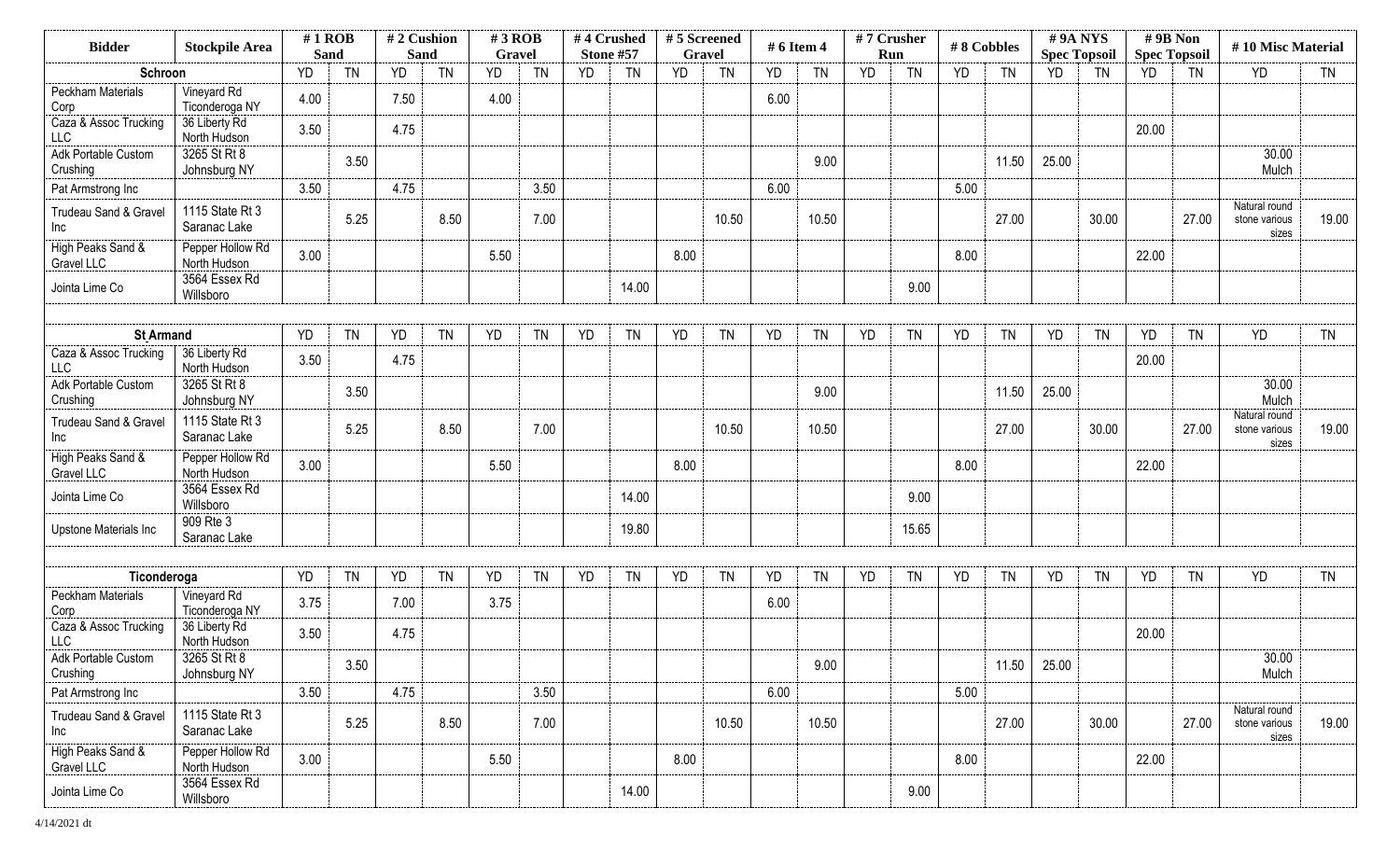| <b>Bidder</b>                       | <b>Stockpile Area</b>            | $#1$ ROB<br><b>Sand</b> |           | #2 Cushion<br><b>Sand</b> |           | $#3$ ROB<br>Gravel |           | #4 Crushed<br><b>Stone #57</b> |           | #5 Screened<br><b>Gravel</b> |           | # 6 Item 4 |           | #7 Crusher<br>Run |           | #8 Cobbles |           | #9A NYS<br><b>Spec Topsoil</b> |           | #9B Non<br><b>Spec Topsoil</b> |           | #10 Misc Material                       |           |
|-------------------------------------|----------------------------------|-------------------------|-----------|---------------------------|-----------|--------------------|-----------|--------------------------------|-----------|------------------------------|-----------|------------|-----------|-------------------|-----------|------------|-----------|--------------------------------|-----------|--------------------------------|-----------|-----------------------------------------|-----------|
| Westport                            |                                  | YD                      | <b>TN</b> | YD                        | <b>TN</b> | <b>YD</b>          | <b>TN</b> | <b>YD</b>                      | <b>TN</b> | YD                           | <b>TN</b> | YD         | <b>TN</b> | <b>YD</b>         | <b>TN</b> | YD         | <b>TN</b> | <b>YD</b>                      | <b>TN</b> | YD                             | <b>TN</b> | <b>YD</b>                               | <b>TN</b> |
| Caza & Assoc Trucking<br><b>LLC</b> | 36 Liberty Rd<br>North Hudson    | 3.50                    |           | 4.75                      |           |                    |           |                                |           |                              |           |            |           |                   |           |            |           |                                |           | 20.00                          |           |                                         |           |
| Adk Portable Custom<br>Crushing     | 3265 St Rt 8<br>Johnsburg NY     |                         | 3.50      |                           |           |                    |           |                                |           |                              |           |            | 9.00      |                   |           |            | 11.50     | 25.00                          |           |                                |           | 30.00<br>Mulch                          |           |
| Pat Armstrong Inc                   |                                  | 3.50                    |           | 4.75                      |           |                    | 3.50      |                                |           |                              |           | 6.00       |           |                   |           | 5.00       |           |                                |           |                                |           |                                         |           |
| John W Sheehan &<br>Sons Inc        | 558 Fox Run Rd<br>Lewis          | 7.50                    |           |                           |           |                    |           |                                |           |                              |           |            |           |                   |           |            |           |                                |           |                                |           |                                         |           |
| John W Sheehan &<br>Sons Inc        | Essex Rd<br>Willsboro            |                         |           |                           |           |                    |           |                                |           |                              |           |            |           |                   |           |            |           |                                |           | 45.00                          |           |                                         |           |
| Trudeau Sand & Gravel<br>Inc        | 1115 State Rt 3<br>Saranac Lake  |                         | 5.25      |                           | 8.50      |                    | 7.00      |                                |           |                              | 10.50     |            | 10.50     |                   |           |            | 27.00     |                                | 30.00     |                                | 27.00     | Natural round<br>stone various<br>sizes | 19.00     |
| High Peaks Sand &<br>Gravel LLC     | Pepper Hollow Rd<br>North Hudson | 3.00                    |           |                           |           | 5.50               |           |                                |           | 8.00                         |           |            |           |                   |           | 8.00       |           |                                |           | 22.00                          |           |                                         |           |
| Jointa Lime Co                      | 3564 Essex Rd<br>Willsboro       |                         |           |                           |           |                    |           |                                | 14.00     |                              |           |            |           |                   | 9.00      |            |           |                                |           |                                |           |                                         |           |
| Upstone Materials Inc               | 111 Quarry Rd<br>Plattsburgh     |                         |           |                           |           |                    |           |                                | 23.50     |                              |           |            |           |                   | 18.45     |            |           |                                |           |                                |           |                                         |           |
|                                     |                                  |                         |           |                           |           |                    |           |                                |           |                              |           |            |           |                   |           |            |           |                                |           |                                |           |                                         |           |
|                                     |                                  |                         |           |                           |           |                    |           |                                |           |                              |           |            |           |                   |           |            |           |                                |           |                                |           |                                         |           |
|                                     |                                  |                         |           |                           |           |                    |           |                                |           |                              |           |            |           |                   |           |            |           |                                |           |                                |           |                                         |           |
| Willsboro                           |                                  | YD                      | <b>TN</b> | YD                        | <b>TN</b> | <b>YD</b>          | <b>TN</b> | YD                             | <b>TN</b> | YD                           | <b>TN</b> | YD         | <b>TN</b> | YD                | <b>TN</b> | YD         | <b>TN</b> | YD                             | <b>TN</b> | YD                             | <b>TN</b> | YD                                      | <b>TN</b> |
| Caza & Assoc Trucking<br><b>LLC</b> | 36 Liberty Rd<br>North Hudson    | 3.50                    |           | 4.75                      |           |                    |           |                                |           |                              |           |            |           |                   |           |            |           |                                |           | 20.00                          |           |                                         |           |
| Adk Portable Custom<br>Crushing     | 3265 St Rt 8<br>Johnsburg NY     |                         | 3.50      |                           |           |                    |           |                                |           |                              |           |            | 9.00      |                   |           |            | 11.50     | 25.00                          |           |                                |           | 30.00<br>Mulch                          |           |
| John W Sheehan &<br>Sons Inc        | 558 Fox Run Rd<br>Lewis          | 7.50                    |           |                           |           |                    |           |                                |           |                              |           |            |           |                   |           |            |           |                                |           |                                |           |                                         |           |
| John W Sheehan &<br>Sons Inc        | Essex Rd<br>Willsboro            |                         |           |                           |           |                    |           |                                |           |                              |           |            |           |                   |           |            |           |                                |           | 45.00                          |           |                                         |           |
| Trudeau Sand & Gravel<br>Inc        | 1115 State Rt 3<br>Saranac Lake  |                         | 5.25      |                           | 8.50      |                    | 7.00      |                                |           |                              | 10.50     |            | 10.50     |                   |           |            | 27.00     |                                | 30.00     |                                | 27.00     | Natural round<br>stone various<br>sizes | 19.00     |
| High Peaks Sand &<br>Gravel LLC     | Pepper Hollow Rd<br>North Hudson | 3.00                    |           |                           |           | 5.50               |           |                                |           | 8.00                         |           |            |           |                   |           | 8.00       |           |                                |           | 22.00                          |           |                                         |           |
| Jointa Lime Co                      | 3564 Essex Rd<br>Willsboro       |                         |           |                           |           |                    |           |                                | 14.00     |                              |           |            |           |                   | 9.00      |            |           |                                |           |                                |           |                                         |           |
| Upstone Materials Inc               | 111 Quarry Rd<br>Plattsburgh     |                         |           |                           |           |                    |           |                                | 23.50     |                              |           |            |           |                   | 18.45     |            |           |                                |           |                                |           |                                         |           |
|                                     |                                  |                         |           |                           |           |                    |           |                                |           |                              |           |            |           |                   |           |            |           |                                |           |                                |           |                                         |           |
|                                     |                                  |                         |           |                           |           |                    |           |                                |           |                              |           |            |           |                   |           |            |           |                                |           |                                |           |                                         |           |